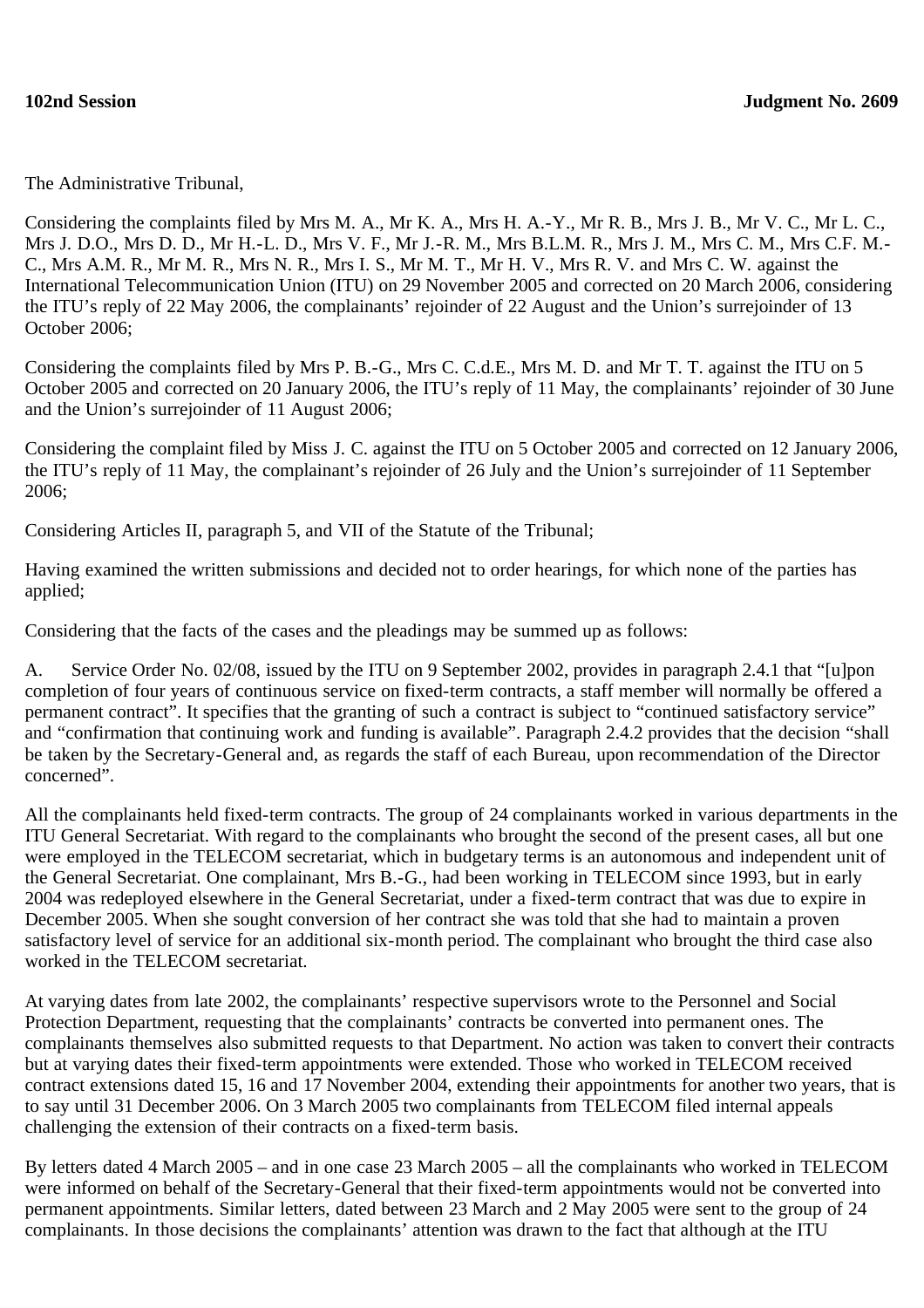Council's 2002 session the Union had indicated that 50 to 60 per cent of staff would eventually have permanent contracts, by 2005 that percentage had been exceeded. They were also informed therein that the "unrestricted and systematic conversion" of fixed-term contracts would "place the Union in a very difficult situation", and, because of that, the condition concerning availability of funding had to be applied on an "ITU-wide basis" and not just to each individual post; that situation was to continue until the 2005 session of the Council "when the funding issue [would] become clear".

As from 4 March 2005 other complainants filed internal appeals challenging the decision not to convert their fixedterm contracts. The group of 24 complainants, along with 12 other staff members, filed identical internal appeals. Those appeals were joined and were dealt with by the Appeal Board in a single report dated 21 July 2005. The Board issued separate reports, dated 10 and 27 May 2005, on the individual appeals filed by the group of complainants who were, or in one case, had been working in TELECOM.

The Appeal Board found in favour of all the complainants. It recommended converting their fixed-term contracts into permanent ones. In its report of 21 July in relation to the 36 persons whose appeals were joined, it stated that the conversion should be conditional on the complainants meeting the first and second criteria set out in Service Order No. 02/08, "taking into account the recommendation of the Director of the Bureau or head of [General Secretariat] department concerned".

The Council's 2005 session was held from 12 to 22 July 2005. Prior to that, the TELECOM complainants were informed by letters of 7 July 2005 that the Secretary-General had decided to confirm the "provisional" decision not to convert their fixed-term contracts and was rejecting their internal appeals. Those complainants impugn the decisions of 7 July. In the case of the complainant who used to work in TELECOM, she was informed by letter of 28 July 2005 that her appeal was rejected and she impugns that decision. By that same letter she was informed that during its session, held earlier in July, the Council had concluded that the measures taken by the Secretary-General with regard to the suspension of contract conversions were "prudent and wise", and were to be maintained until the Council's 2006 session when they would be reconsidered. That was said too in letters of 31 August 2005 by which the group of 24 complainants were each informed that the Secretary-General had decided to maintain the decision not to convert their contracts. The 24 complainants impugn the decisions of 31 August 2005.

B. The complainants each challenge what they consider to be a final decision on their internal appeals, and argue that their complaints are receivable. They are also appealing against the Administration's continued refusal to convert their fixed-term contracts into permanent ones. They object to the fact that when they themselves requested conversion, the ITU often kept silent and instead of granting them permanent appointments, merely extended their fixed-term contracts. Noting that the Administration had always argued that its refusal to convert their contracts was only a provisional decision and that the final decision would depend on the deliberation of the Council, the complainants submit that, by the terms of Service Order No. 02/08, a staff member's contract is to be converted as soon as the conditions set out in the Service Order are met.

They hold that they did meet the conditions laid down in Service Order No. 02/08. First of all, each of them had fulfilled the condition of satisfactory service over four consecutive years. Regarding the other two conditions, continuing work and availability of funding, they contend that the ITU is using those conditions as mere pretexts for refusing to convert their contracts into permanent ones. It is overlooking the fact that conversion of contracts results in almost no additional costs for the organisation and would be in its best interests. They object to the unilateral suspension of the conversion of contracts imposed in 2004. They point out that there is no clause in Service Order No. 02/08 limiting the number of permanent contracts that can be granted, adding that if the ITU wished to impose a limitation it would have to incorporate a clause to that effect into the Service Order.

The complainants plead breach of equal treatment, noting in particular that while their requests for conversion of their contracts were denied, 100 or so other staff members had their contracts converted. The result was that staff members with fewer years of experience than the complainants had, were given permanent appointments. The complainants in the first and second cases assume that contracts were converted on a "first come, first served" basis, adding that such a procedure does not follow the spirit of the Service Order, and is unfair, unpredictable and arbitrary. Whatever selection criteria are chosen, they believe those criteria should be properly communicated to staff. They contend that they had a right to be informed of actions and decisions that might affect their legitimate interests, adding that the Administration acted in disregard of that right inasmuch as it failed to inform them which selection criteria would be applied. Those employed in the TELECOM secretariat emphasise that there are no grounds for treating TELECOM staff differently. The complainant who was redeployed in the General Secretariat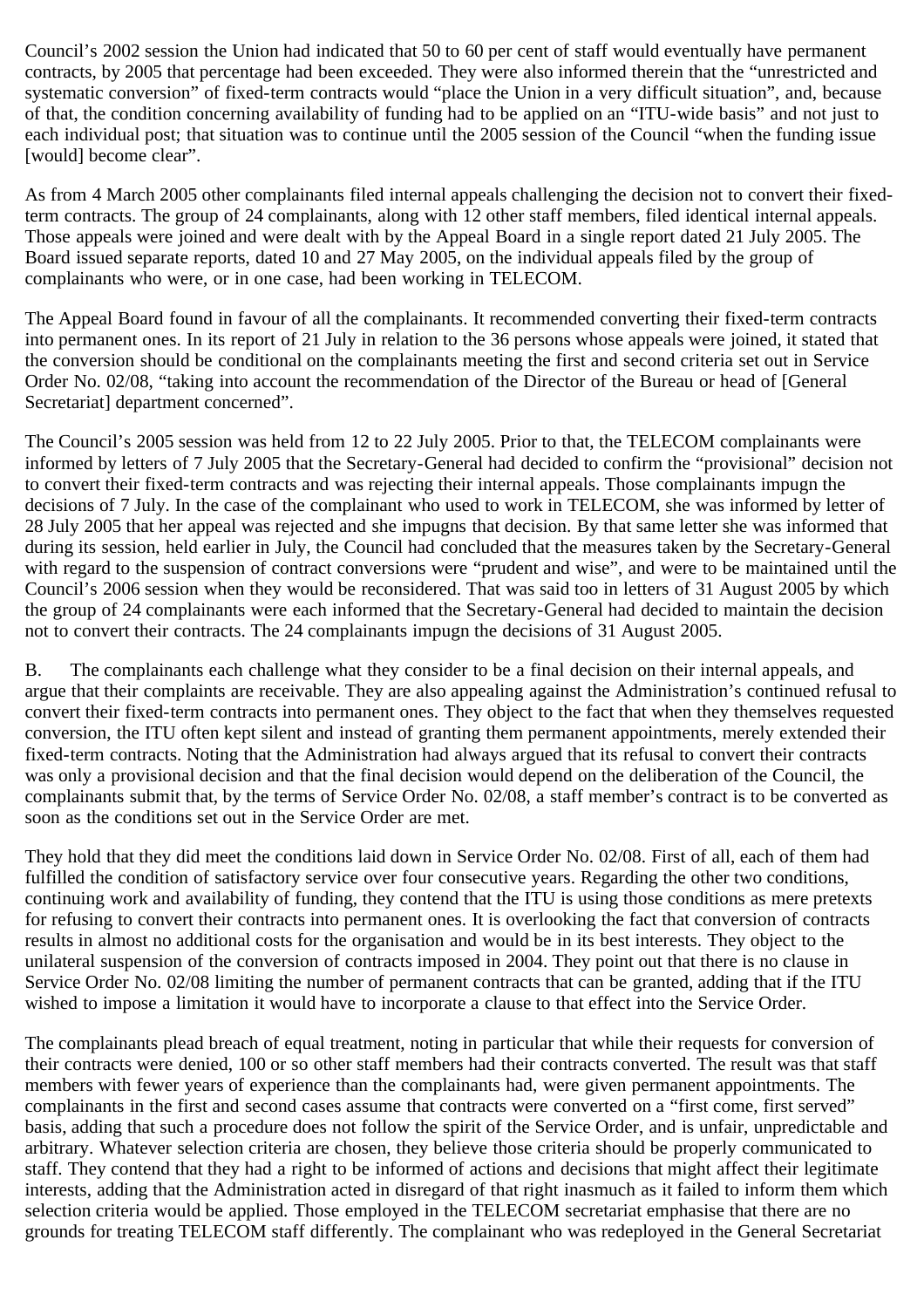also alleges unequal treatment because of the extra six-month requirement that was imposed in her case.

The complainants in the first case ask the Tribunal to set aside: (1) the decisions dated between 23 March and 2 May 2005 respectively by which the Secretary-General refused the conversion of their contracts; (2) the "implied decisions" not to convert them during the period November 2004 to May 2005; and (3) the Secretary-General's final decisions of 31 August 2005 on their internal appeals.

In the second and third cases, the complainants ask the Tribunal to set aside: (1) the decisions dated 15 to 17 November 2004 by which their contracts were extended; (2) the implied decisions during the period 17 November 2004 to 3 March 2005 not to convert their contracts; (3) the decisions of 4 March 2005 refusing to convert them; and (4) the Secretary-General's decisions of 7 and 28 July 2005 on their respective internal appeals.

All the complainants ask the Tribunal to order that their fixed-term contracts be converted into permanent ones, and claim moral damages and costs. The complainants in the first and second cases also seek the production of documents. They want the Administration to produce: (i) a data sheet concerning other staff whose contracts had been converted, showing when they entered the Union, when their supervisors requested conversion, and when their contracts were actually converted; and (ii) copies of the contracts of those staff both "at the time the staff member entered the Union, and at the time when his/her contract was converted".

C. In its replies the ITU argues that the decision not to convert the complainants' contracts was based on a strict application of Service Order No. 02/08. While acknowledging that the organisation must respect the rules it has itself established, it points out that the choice of type of appointment offered to a staff member is a discretionary matter and the Secretary-General is entitled to exercise his discretionary powers when considering the criteria for application of the Service Order. In that respect, it was no longer certain that the criterion regarding availability of funding could be met. The ITU explains that two weeks after Service Order No. 02/08 was issued the Plenipotentiary Conference issued Decision COM6/2, concerning the financial plan of the Union for the period 2004 to 2007, and instructed the Secretary-General, inter alia, to elaborate a cost reduction programme, including a possible staff reduction. The process of converting contracts began at the beginning of 2004 but because of budgetary considerations it was suspended in mid-2004 pending a ruling on the matter by the Council at its 2005 session. The ITU contends that the suspension was lawful and became necessary for reasons of "flexibility of administrative management". Furthermore, at its 2005 session, the Council itself approved the suspension measure taken by the organisation and decided that it should be extended until the next session of the Council in 2006.

The ITU denies that the complainants were subjected to unequal treatment. They were in a different situation in fact and in law than the 100 or so staff whose contracts were converted between January and June 2004. There were specific reasons why certain fixed-term contracts could not be converted at that time. In some instances continuing work had not been guaranteed and, for certain complainants, no contract conversion recommendation had been submitted to the Personnel and Social Protection Department. Similarly, there was no breach of equal treatment with regard to those in the TELECOM secretariat, because staff employed there are not in the same situation in fact and in law as other staff members in the Union. The ITU emphasises that the TELECOM secretariat was by nature not a permanent organ and the posts there were "unestablished" ones. It was clear that the criteria in Service Order No. 02/08 relating to continuing work and availability of funding could not be met in regard to the TELECOM staff, with the result that their contracts could not be converted.

It denies processing the conversion of contracts on a "first come, first served" basis. Rather, it proceeded in a logical and pragmatic manner, having regard to the workload in the Personnel and Social Protection Department at the time.

Regarding receivability, the ITU submits that the decision of 7 July 2005, impugned by three of the TELECOM complainants, was taken before the Council's session took place and was thus only a provisional decision. But it points out that as the Council's 2005 session was held soon afterwards it no longer has any reason to contest the receivability of those complaints. In respect of the claims put forward by the complainants, it considers that the ones for moral damages and costs and for the production of documents are irreceivable as they have been put forward for the first time before the Tribunal.

D. In their rejoinders some complainants submit that the budgetary constraints faced by the Union are immaterial to the case in hand, particularly as the conversion of their fixed-term contracts would have no financial impact on the Union. In their opinion, budgetary uncertainty cannot be used as an excuse for non-conversion of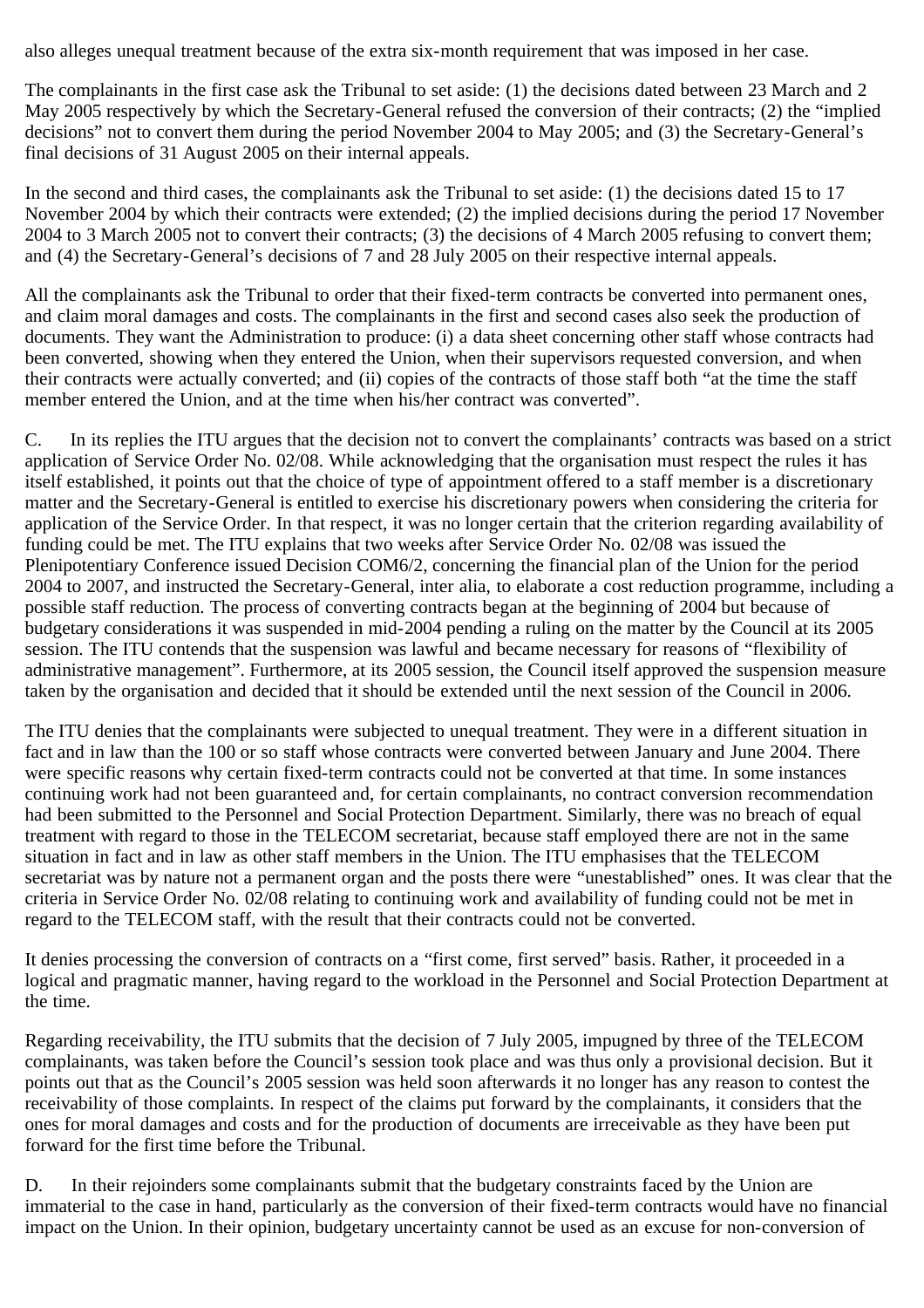their contracts; nor can conversion be denied on the grounds of "flexibility of management". The complainants argue that the ITU had no reason to halt the process of contract conversions in mid-2004 and should have converted their contracts upon receipt of their supervisors' recommendations. Moreover, they cannot be denied such conversions on the grounds that any supervisor failed to provide a recommendation in a timely manner. Certain complainants object to the fact that it took the defendant organisation one year to respond to the legitimate requests that they themselves had sent to the Administration, and they consider that delay to be excessive.

The complainants from TELECOM point out that Service Order No. 02/08 does not exclude TELECOM staff from contract conversion. In their opinion, it was applicable to all staff members, and they are entitled to have their contracts converted under the same conditions as anyone else working under an ITU contract. Moreover, continuous work and available funding for TELECOM activities had been confirmed. They believe some complainants ended up not having their contract converted just because their supervisors had failed to send in a recommendation in a timely manner.

E. In its surrejoinders the ITU disputes the complainants' argument that budgetary considerations should not be taken into account in the implementation of Service Order No. 02/08. In its opinion, the criteria of continuing work and availability of funding are inevitably associated with the organisation's budget. It notes from the rejoinders submitted by the complainants that the dates they give with regard to their eligibility for contract conversion are in one or two instances not correct.

## CONSIDERATIONS

1. Although there are some differences in the employment histories of the complainants in these matters, which will be explained below in more detail, all complaints give rise to the same question, namely, the proper meaning and application of ITU Service Order No. 02/08. Moreover, all complaints arise out of the same factual circumstance, namely, a policy decision taken in July 2004 to suspend conversion of fixed-term contracts into permanent contracts pursuant to that order. Accordingly, it is appropriate that all complaints be joined.

2. The complainants differ in that those who are parties to the first case – 24 in all – are employed by the ITU but have not, at any relevant time been staff of TELECOM which is a self-funding ITU unit. The complainant in the third case and the four complainants in the second case, are ITU staff members who were, at the relevant times, members of the TELECOM secretariat. One of the complainants in the second case, Mrs B.-G., has since been deployed to ITU operations. At all relevant times, all complainants had completed four years of continuous service on fixed-term contracts and their service over those four years had been rated satisfactory or better.

3. Service Order No. 02/08 was introduced in September 2002. Paragraph 1.2 provides:

"The new contracts policy aims at providing greater uniformity in the treatment of the staff, providing more stable employment to the staff, making employment in the Union more attractive, and enhancing career development and staff mobility in the Union. It shall be implemented under the authority of the Secretary-General, according to the needs of the Union and in its best interests."

## Paragraph 4.3 provides:

"A staff member holding a fixed-term contract and having already completed four years of service shall be offered a permanent contract, subject to the conditions and according to the procedure outlined in paragraph 2.4 [...]."

Paragraph 2.4 reads as follows:

"2.4.1 Upon completion of four years of continuous service on fixed-term contracts, a staff member will normally be offered a permanent contract. The granting of this permanent contract shall be subject to continued satisfactory service, as defined in Staff Rule 4.14.1, and to the confirmation that continuing work and funding is available. Periods of service completed on short-term contracts, and at least a full month of special leave without pay and a full month of sick leave, shall not be taken into account in the calculation of the four-year period.

2.4.2 The decision to grant a permanent contract shall be taken by the Secretary-General and, as regards the staff of each Bureau, upon recommendation of the Director concerned. A negative decision of the Secretary-General shall be notified to the staff member with appropriate justification."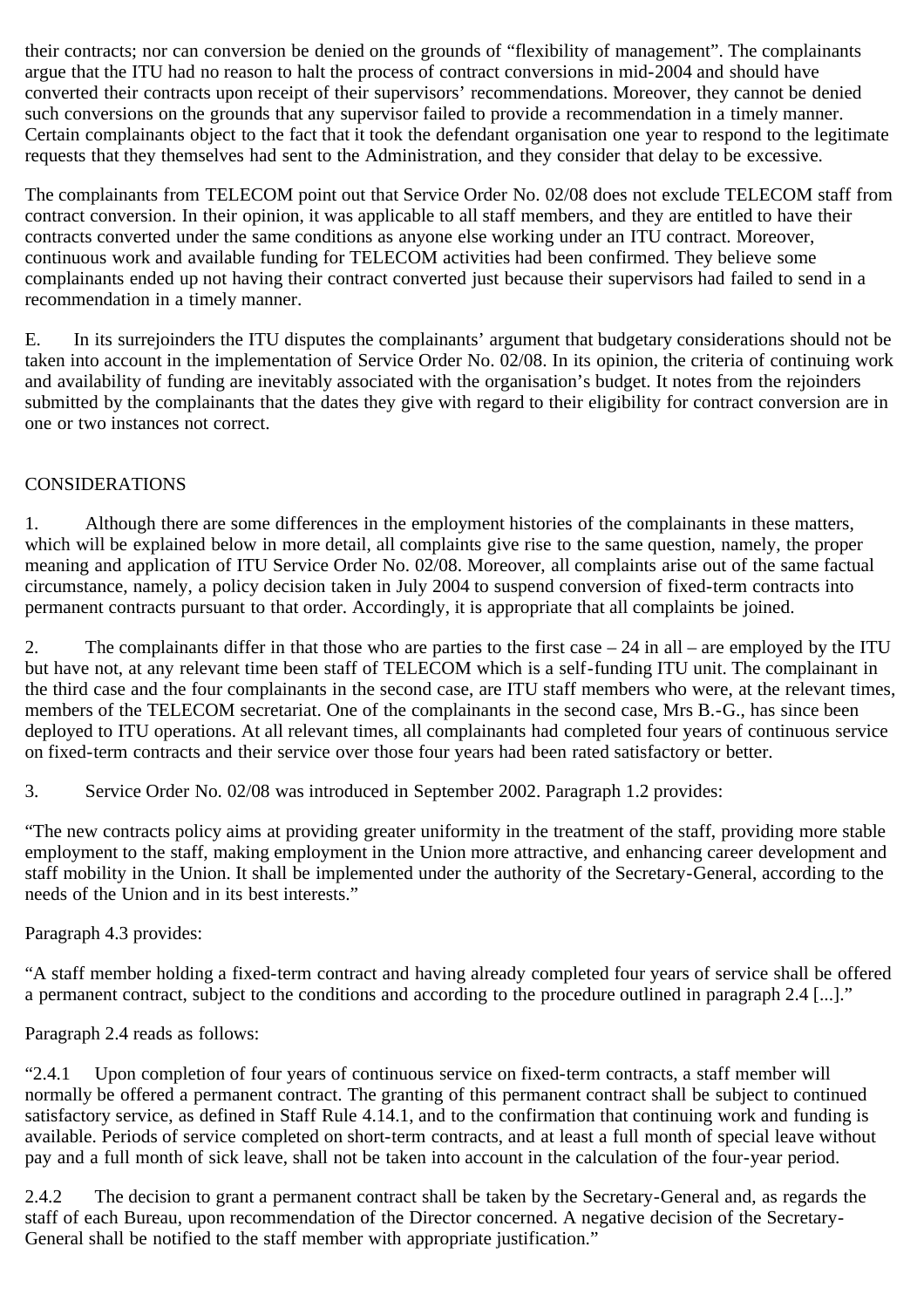4. Shortly after the introduction of Service Order No. 02/08, the Plenipotentiary Conference of 2002 – in Decision COM6/2 – instructed the Secretary-General and the ITU Council to elaborate and implement cost and staff reduction programmes in the years 2004 to 2007, but gave no specific guidelines as to how to do it. Because of this and although Service Order No. 02/08 was neither modified nor withdrawn, the ITU only began to apply that order in early 2004. Conversions were granted according to the order in which substantiated requests were submitted by supervisors, with priority being given to those staff members whose fixed-term contracts were due to expire within one or two months of the request. In this process, the fixed-term contracts of more than 100 ITU staff members were converted to permanent contracts between 1 January and 1 July 2004. Sometime in July 2004, the Secretary-General decided, because of uncertainties with respect to the 2006-2007 budget, to suspend the conversion of fixed-term contracts pending the 2005 session of the ITU Council. It seems that, at that stage, another 70 staff members had become eligible for contract conversions.

5. The Council met from 12 to 22 July 2005 and, seemingly, approved the course taken by the Secretary-General. It was agreed that there were "real uncertainties concerning the budget, and that no decisions [could] be made [with respect to the contract policy] until a decision [was] made regarding the budget for 2006-2007".

6. At various times from December 2002, requests were made by the supervisors of the parties to the first complaint for conversion of the complainants' fixed-term contracts. The complainants, themselves, also requested conversion of their contracts. The supervisors who submitted requests in December 2002 or in early 2003 were informed by the Chief of the Personnel and Social Protection Department that, as the 2004-2005 budget had not been confirmed, their recommendations could not be considered at that stage. Some requests were renewed in 2004 and others were then made for the first time. In some instances, no replies were received. Similarly, requests were made in 2004 for the conversion of the contracts of the complainants in the second case and the complainant in the third case. They also went unanswered notwithstanding that Service Order No. 02/08 remained in force.

7. As the complainants' contracts approached their end date, each was informed that his or her contract would be extended – generally for two years. Some were also informed that their contracts had not been converted at that stage because of a global impact study then being conducted. On various dates thereafter (many on 23 March 2005), the complainants were informed that it had been decided not to convert their fixed-term contracts. Each complainant then requested a review of that decision. In due course, each request was rejected, it being said that the decision was provisional. Thereafter, the complainants lodged appeals with the ITU Appeal Board.

8. The appeals of the complainants in the first case and those of 12 other ITU staff members were considered together by the Appeal Board. The Board recommended conversion of their fixed-term contracts provided that they met "the first and second criteria, taking into account the recommendation of the Director of the Bureau or head of [General Secretariat] department concerned as provided for in paragraph 2.4.2 of Service Order No. 02/08". The appeals of the complainants in the second and third cases were dealt with individually and, in each case, the Board recommended the conversion of their fixed-term contracts.

9. The complainants were each informed that the Secretary-General had decided to reject the recommendations of the Appeal Board. Thereafter, the present complaints were lodged with the Tribunal, it being argued, amongst other things, that general budgetary uncertainty cannot justify the impugned decisions and that the failure to convert the complainants' contracts constitutes unequal treatment. The complainants seek the setting aside of what are said to be implicit decisions not to convert their fixed-term contracts, as well as the actual decisions communicated to them and the decisions not to accept the recommendations of the Appeal Board. They also seek orders that their contracts be converted to permanent contracts, and claim moral damages and costs. Additionally, the complainants in the first and second cases ask for orders for the production of various documents for the purpose of demonstrating unequal treatment in comparison with those employees whose contracts were converted on or before 1 July 2004.

10. Although the ITU accepts that the present complaints are, themselves, receivable, it contends that the claim for moral damages and the request for the production of documents are irreceivable as they were made for the first time before the Tribunal. That contention must be rejected. The request for production of the documents in question is a procedural matter over which the Tribunal has complete authority. So, too, the claim for moral damages is a claim for consequential relief which the Tribunal has power to grant.

11. Two other preliminary matters should be noted at this stage. First, the ITU submits that decisions made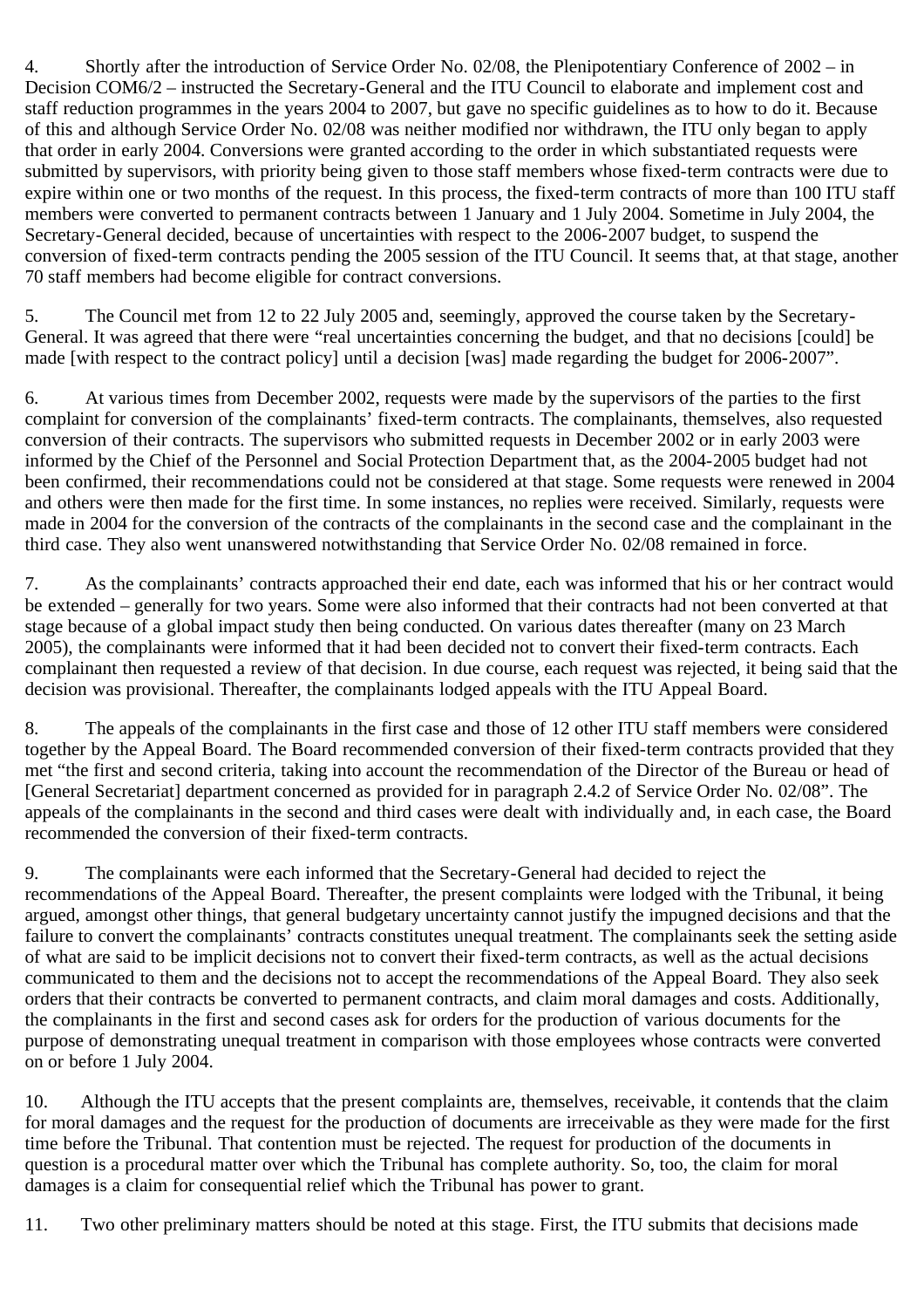before the 2005 session of the ITU Council were temporary or provisional and, in effect, only became final decisions when the Council endorsed the suspension of Service Order No. 02/08 pending decisions on the 2006- 2007 budget. A similar argument was put to the Appeal Board. The argument is untenable. Whatever might have been the outcome of the 2005 session of the Council, the decision not to convert the complainants' contracts when requested to do so was a final decision not to convert their contracts at that stage. It follows that the appeals were receivable by the Appeal Board. Had they not been, the present complaints would not be receivable by the Tribunal.

12. The second matter to be noted concerns the requests to set aside what are said to be implicit decisions refusing to convert the complainants' contracts. Those implicit decisions are said to have been constituted by the failure to respond to specific requests for conversion before finally informing the complainants that their contracts would not be converted. It may be that the complainants could have treated the failure to respond as a distinct decision entitling them to set the internal appeal procedures in motion. However, they did not. They lodged internal appeals only with respect to the actual decisions communicated to them. That being so, the Tribunal can deal only with those actual decisions.

13. The ITU argues that the decisions not to convert the complainants' contracts were justified by the requirement in Service Order No. 02/08 of "confirmation that continuing work and funding is available". That confirmation, it holds, necessitates consideration of the "overall budgetary situation". Further, the ITU points to the directive in paragraph 1.2 of the Service Order that the contracts policy should be "implemented under the authority of the Secretary-General, according to the needs of the Union and in its best interests". In that context, it asserts that, if the Secretary-General "had pressed on with the process of converting the contracts for all eligible staff members", he would have been failing in his duty to "take all the actions required to ensure economic use of the Union's resources".

14. The Secretary-General might have chosen to rescind or rewrite Service Order No. 02/08 in view of Decision COM6/2 but he took the responsibility not to do so. What he could not do was to keep it in the books but then not apply it according to its terms.

15. The course pursued prior to July 2004 and the arguments now advanced by the ITU indicate a failure to understand the nature of the decision to be made by the Secretary-General with respect to the conversion of a fixed-term contract. Service Order No. 02/08 requires the position of staff members to be considered individually having regard to the recommendation of the Director of the Bureau in which he or she is employed. Clearly, the Secretary-General may decide not to convert a staff member's contract notwithstanding a favourable recommendation. Equally clearly, he may take account of overall budgetary problems as they affect or are likely to affect the work or funding of the Bureau concerned. Even then, an assessment would have to be made as to the possible impact on the staff member concerned. Any other view would render meaningless the statement in paragraph 2.4.1 of Service Order No. 02/08 that "a staff member will normally be offered a permanent contract" after four years of continuous service. Moreover, there is nothing in the Service Order to suggest that the Secretary-General can simply suspend its operation and thereafter refuse to convert the contracts of individual staff members. Such a course is wholly inconsistent with the requirement in paragraph 2.4.2 that decisions be taken "as regards the staff of each Bureau, upon recommendation of the Director concerned". Further, that course would suggest, wrongly, that the Administration is not bound by its own rules and regulations.

16. Two further arguments are advanced by the ITU in support of its decisions not to convert the complainants' fixed-term contracts. The first relates to "flexibility of administrative management" which, it is said, is "essential to any international organization". It is sufficient to state that the matters to be taken into account when deciding whether or not to convert a fixed-term contract are specified in Service Order No. 02/08 and they do not include administrative flexibility. The second argument relates to a statement apparently made at the 2002 session of the ITU Council that "the proportion of staff members holding permanent contracts would [...] remain within between 50 and 60 per cent". It is claimed by the ITU that that proportion had reached 70 per cent by 1 July 2004. Whether or not that is so, there is nothing in Service Order No. 02/08 to indicate that it might properly be taken into account when deciding on the conversion of an individual staff member's contract.

17. As already indicated, Service Order No. 02/08 requires the Secretary-General to decide upon the conversion of fixed-term contracts on an individual basis. It does not permit a blanket suspension of the process which it directs. It is conceded by the ITU that, for the most part, the decisions affecting the individual complainants in the present cases were taken in consequence of the policy decision to suspend the conversion of fixed-term contracts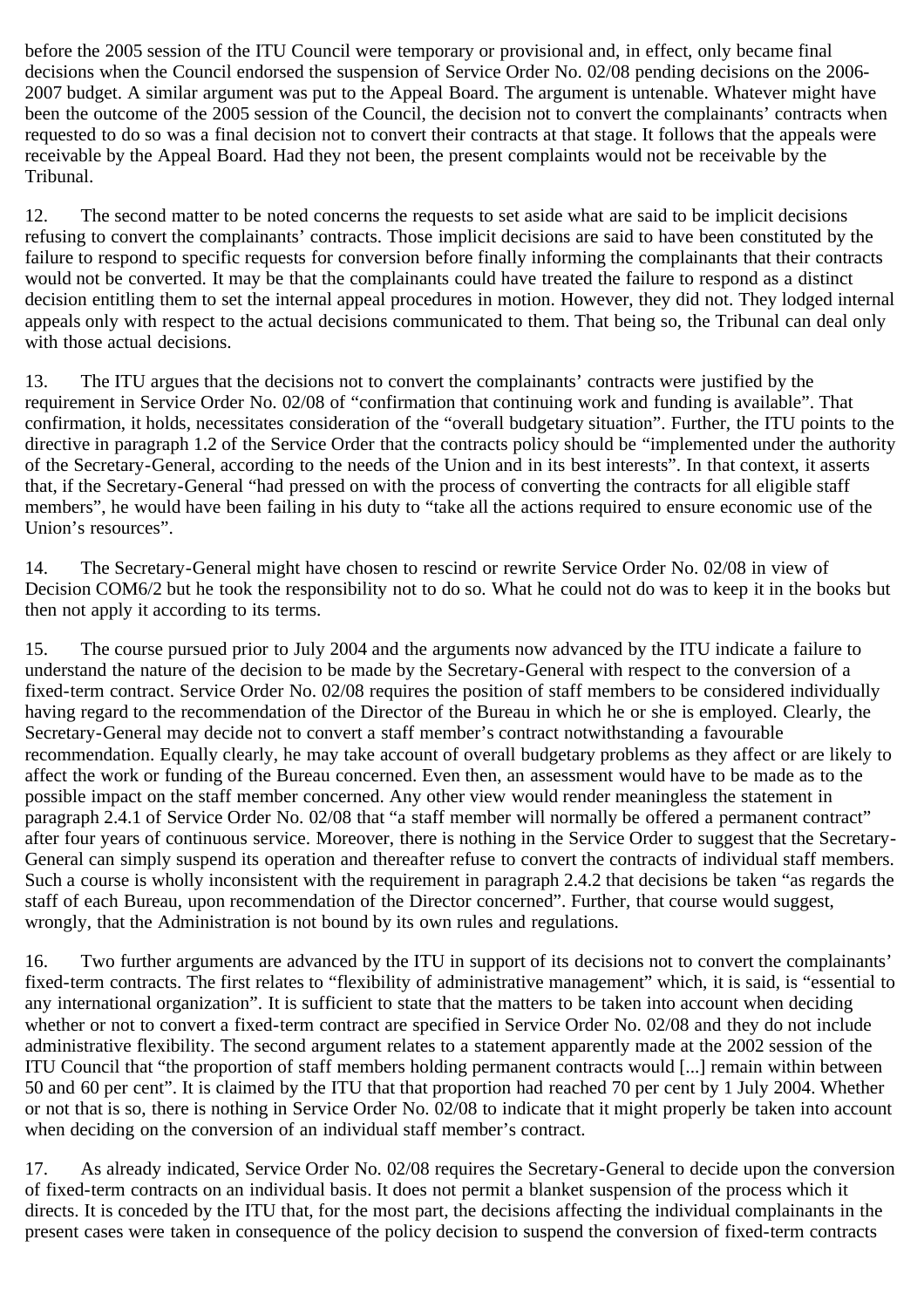and not on the basis of a consideration of the budgetary position as it might affect them as individual staff members. That approach involved an error of law and, subject to a consideration of the position of the complainants in respect of whom additional arguments are put, the decisions to reject the recommendations of the Appeal Board and the earlier decisions not to convert the complainants' fixed-term contracts must be set aside.

18. The ITU puts an additional argument in relation to the staff members who are or were employed in TELECOM and who are complainants in the second and third cases. It is said that TELECOM is "by definition, not a permanent fixture" and, thus, its staff cannot be "guaranteed continuing work and its corollary, i.e., availability of funding". In the event that future TELECOM operations might cease because of budgetary difficulties, it would be permissible to cease converting the contracts of individual TELECOM staff members on that ground. Short of that situation, there is no basis for distinguishing between staff members who work in TELECOM and those who do not. The fact that TELECOM is not a "permanent fixture" is of no relevance in the absence of specific provisions to that effect in the Service Order. Certainly, it does not relieve the Secretary-General from the obligation to determine the availability of continuing work and funding in relation to each individual staff member. Accordingly, the argument made by reference to the nature of TELECOM must be dismissed. It follows that the decisions with respect to the complainants in the second and third cases involved the same error of law as those made solely in consequence of the decision to suspend the conversion of fixed-term contracts because of "overall" budgetary problems. It follows that those decisions must also be set aside.

19. Additional arguments are also put with respect to four of the staff members who are complainants in the first case. In the cases of Mr V. and Mr M., it is said that no recommendation was made for the conversion of their contracts, only for their extension. However, according to Mr V., a positive recommendation was in fact made with respect to his contract as early as December 2002. It is not possible to determine whether that recommendation was still current in March 2005 when he was informed of the decision not to convert his contract. No reason is provided for the absence of a recommendation with respect to Mr M.'s contract. It is possible that no recommendation was made because it was known that the operation of Service Order No. 02/08 had been suspended. In the absence of a recommendation, the proper course for the Secretary-General was to call for one before making a decision not to convert Mr M.'s contract. The terms of Service Order No. 02/08 dictate that a decision can only be taken "upon the recommendation of the Director [of the relevant Bureau]". The arguments advanced by the ITU with respect to Mr V. and Mr M. make it clear that, in neither case, were decisions made having regard to a relevant recommendation. Accordingly, those decisions were not taken in accordance with the procedure laid down in the Service Order and must be set aside.

20. The other two staff members in respect of whom the ITU puts forward additional arguments are Mrs M.-C. and Mr R.. In the case of Mrs M.-C., her supervisor stated that he/she would "revert on the [question of the conversion of her contract] as soon as future plans within the [relevant Unit] ha[d] been clarified". That communication is not a recommendation, whether for or against conversion. Accordingly, it provided no basis for a decision not to convert Mrs M.-C.'s contract. For the same reasons as apply to Mr V. and Mr M., the decision relating to Mrs M.-C. must be set aside.

21. In the case of Mr R., a negative recommendation was made by his supervisor by reference to a restructuring that was then in progress. That was a matter that was properly to be taken into account by the Secretary-General when making his decision. However, it is contended on behalf of Mr R. that that is not a valid consideration because the funding of contracts is no longer linked to specific posts and, thus, the criteria of continuing work and available funding must be determined having regard to "the global ITU budget". This argument suffers from the same defect as that advanced by the ITU in support of the decision to suspend the conversion of contracts because of "overall" budgetary difficulties. As earlier explained, Service Order No. 02/08 requires the Secretary-General to consider the position of individual staff members, albeit that in that exercise regard may be had to the overall situation. Thus, the argument advanced on behalf of Mr R. must be rejected. None of the other matters advanced on his behalf or on behalf of the complainants generally, including the argument with respect to unequal treatment, provide any basis for concluding that the decisions with respect to the non-conversion of his contract should be set aside. Accordingly, his complaint must be dismissed.

22. Leaving aside Mr V., Mr M., Mrs M.-C. and Mr R,, the ITU has made no attempt to establish that, individually, any of the other complainants failed to satisfy the criteria specified in Service Order No. 02/08 for the conversion of their fixed-term contracts. That being so, it is appropriate to make orders for their conversion. In the case of Mr V., Mr M. and Mrs M.-C., the appropriate course is for the matters to be remitted to the Secretary-General for reconsideration upon receipt of current recommendations from the Directors of the Bureaux in which